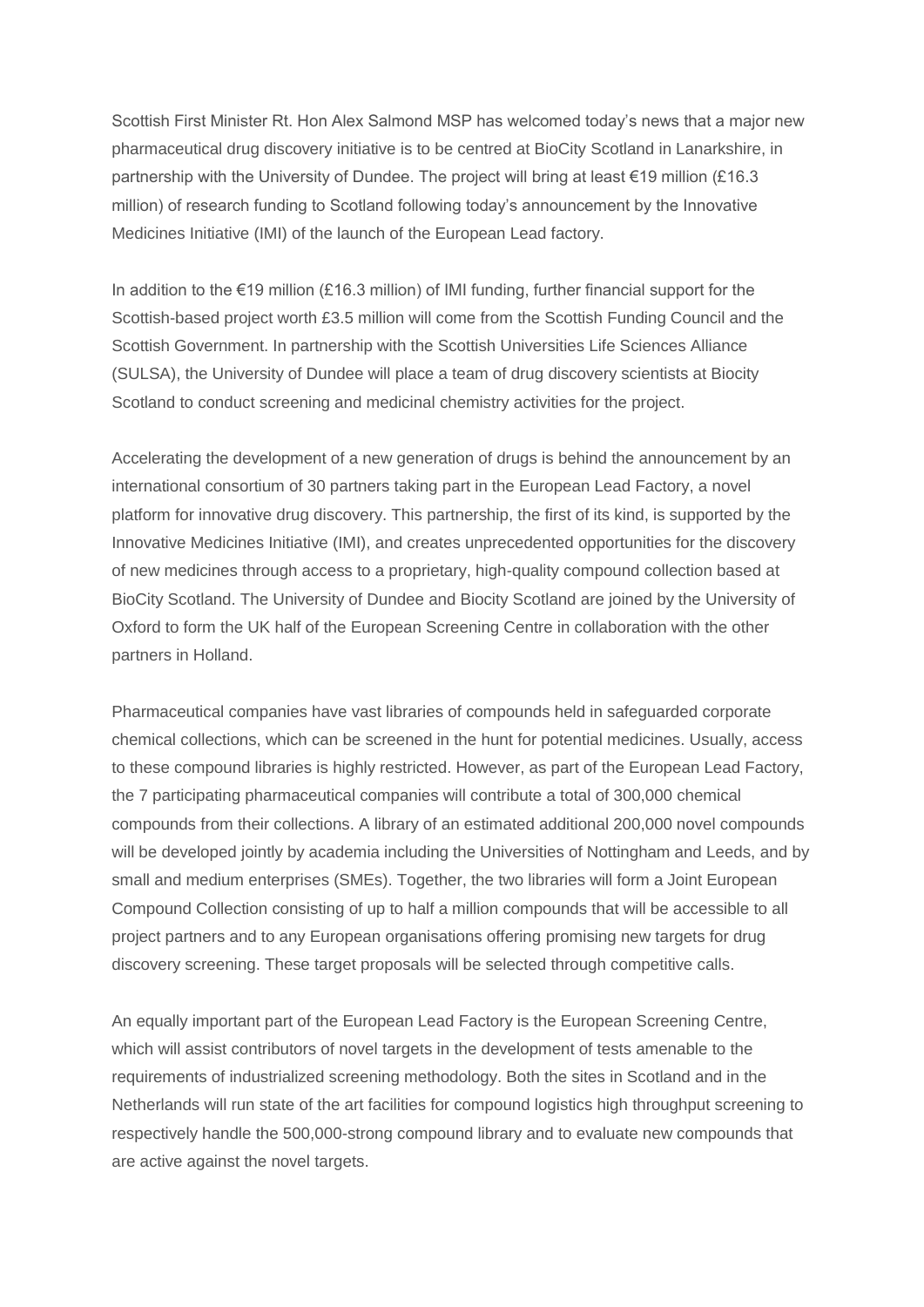The contract to run the European Screening Centre was awarded against stiff European competition and was strongly supported by the Scottish Universities Life Sciences Alliance (SULSA), the Scottish Government, Scottish Funding Council, Scottish Enterprise, and global pharmaceutical company Life Technologies. The work to manage the compounds storage, handle some of the screening and coordinate the programme will be shared between BioCity Scotland, the University of Dundee, Pivot Park in Oss (Netherlands), the University of Oxford and TI Pharma.

Speaking as the announcement was made at his official residence in Edinburgh this morning. First Minister Alex Salmond said:

"Congratulations to BioCity Scotland and to SULSA on bringing such a huge and valuable piece of work to Scotland. This provides enormous opportunities for Scotland's life sciences sector and it is fantastic recognition of the talent and expertise of Scotland's life sciences community. "In particular, this shows the combined strength of our universities and commercial experts. Working together, they have been able to secure the biggest ever IMI contract of its kind for Scotland, putting Lanarkshire and Dundee at the forefront of drug discovery in Europe for many years to come.

"This morning's announcement reinforces Scotland's international reputation as a nation at the forefront of scientific breakthroughs and promotes the life sciences sector as central to continued economic growth in Scotland."

Professor Andrew Hopkins of the University of Dundee, and SULSA Director said: "We are absolutely delighted that the European Lead Factory will be co-located in Scotland with Biocity Scotland providing compound logistics and the University of Dundee staff at the site, undertaking screening activities and medicinal chemistry for the project. The addition of the European Lead Factory to the Scottish Life Sciences community seals our growing international reputation as one of the most dynamic and innovative hubs for academic drug discovery. We will use the opportunity provided by the IMI project as a spring- board to win further investments in the field of drug discovery innovation to benefit not only academic research but also to deliver wider economic and societal value for Scotland."

Speaking on behalf of the European Screening Centre team, Dr Glenn Crocker CEO BioCity Group said: "For me, the exciting aspect of this project is the opportunity it provides to discover novel drugs through the collaboration of seven large pharma companies and an open call to academics and industry across Europe. On top of that there is the potential to build on this platform, extending it into new screening technologies or wider compound collections. We are very pleased it will be based at BioCity Scotland."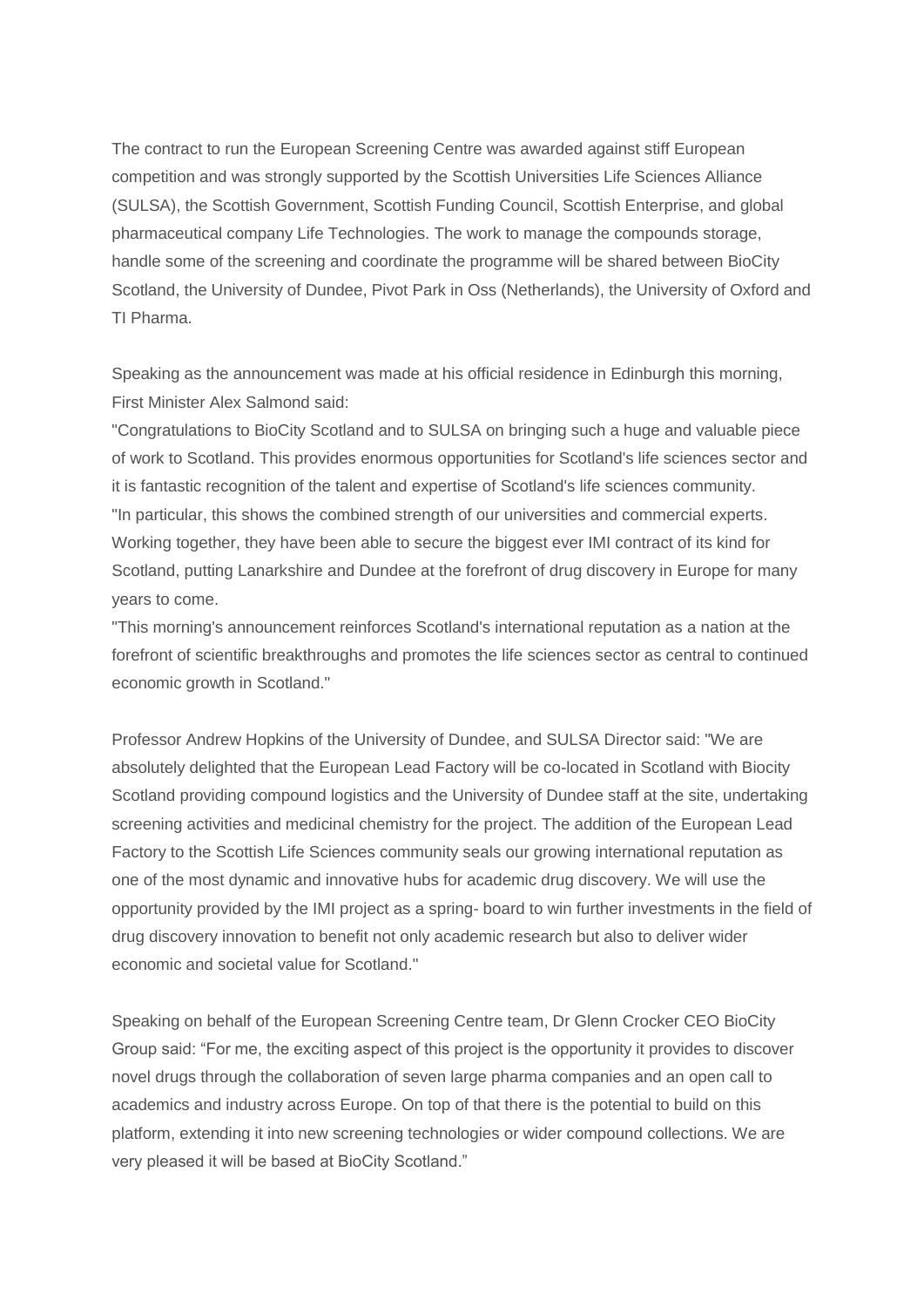IMI Executive Director Michel Goldman said: "IMI is very excited by the launch of the European Lead Factory. This unique project is an excellent example of how a public-private partnership can transform the way in which the pharmaceutical sector identifies new medicines. For the first time, it will give European researchers unprecedented access to industry chemical collections and facilitate the translation of their findings into actual treatments for patients. This project will not only advance the chances of success in the discovery of new medicines by European researchers, but also add value by building research capacity in Europe."

Find out what others are saying about the ELF here: [http://www.sulsa.ac.uk/ELF/launch](http://sulsa.us4.list-manage.com/track/click?u=6072c96b2f3d7c04aa2f80aed&id=4b10c2002e&e=a062fcdbd2)

The total budget for the European Lead Factory amounts to €196 million. Of this €80 million comes from the European Commission's Seventh Framework Programme for Research (FP7), and €91 million is provided as in-kind contributions from the participating companies that are members of the European Federation of Pharmaceutical Industries and Associations (EFPIA). The remaining €25 million comes from other contributions from the non-EFPIA participants.

Bayer HealthCare will be the coordinator from the European Federation of Pharmaceutical Industries and Associations (EFPIA) for this IMI project. The Netherlands based non-profit organization TI Pharma will facilitate the overall scientific governance of this new project and is heading the European Consortium's Screening efforts. Taros Chemicals is heading the European consortium's Chemistry effort.

If the project proves successful during its initial five year funding period, the European Screening Centre and the teams of SMEs and academic institutions aim for a sustainable role in drug discovery and the future growth of drug discovery in Europe.

#### **ENDS**

Dr Glenn Crocker and Professor Andrew Hopkins are available for interview. Photography is available from Thursday 7th February at 12 noon

Press contacts **UK and Scottish media contact** Louise Third, Director Integra Communications Tel: +44 (0) 115 912 4350 E-mail: [louise@integracommunications.co.uk](mailto:louise@integracommunications.co.uk) **General enquiries**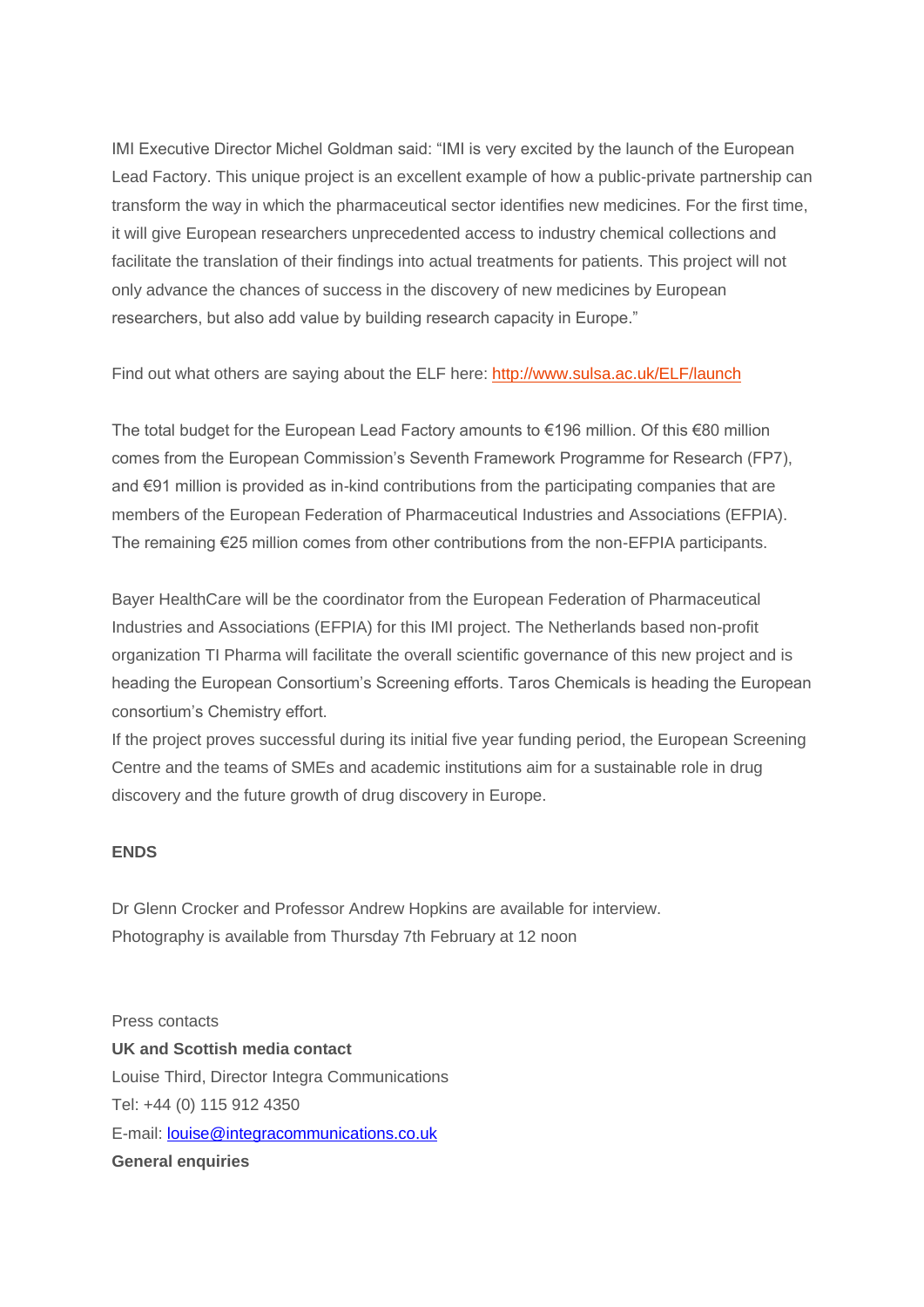Catherine Brett, Communication and Events Manager, IMI Tel: +32 2 541 8214 - Mobile: +32 484 896227 E-mail: [catherine.brett@imi.europa.eu](mailto:catherine.brett@imi.europa.eu) Elianne Hoving, Head of Marketing and Communications, TI Pharma Tel: +31 71 332 2036 - Mobile: +31 6 5179 8572 E-mail: [elianne.hoving@tipharma.com](mailto:elianne.hoving@tipharma.com)

## **Notes to Editors**

Copies of all media documents, including those issued by IMI, are available from Integra **Communications** 

Most documents and the full story are available here: [http://www.sulsa.ac.uk/ELF/overview](http://sulsa.us4.list-manage2.com/track/click?u=6072c96b2f3d7c04aa2f80aed&id=379b2082ba&e=a062fcdbd2)

The research leading to these results has received support from the Innovative Medicines Initiative Joint Undertaking under grant agreement n° 115489, resources of which are composed of financial contribution from the European Union's Seventh Framework Programme (FP7/2007- 2013) and EFPIA companies' in kind contribution.'

More information: [http://www.imi.europa.eu/content/european-lead-factory](http://sulsa.us4.list-manage.com/track/click?u=6072c96b2f3d7c04aa2f80aed&id=ae832ecafd&e=a062fcdbd2)

# UNIVERSITY OF DUNDEE - LIFE SCIENCES

With more than 1000 scientists, research students and support staff from 64 countries and external funding averaging in excess of £40 million per year, the College of Life Sciences at the University of Dundee is one of the largest and most productive Life Sciences research institutes in Europe. Consistently voted one of 'the best places for a life scientist to work' by The Scientist magazine, the College has an international reputation for its basic and translational research and was recognised in the 2011 Biotechnology and Biological Sciences Research Council Excellence with Impact Awards for 'Greatest Delivery of Impact'. The University of Dundee is the central hub for a multi-million pound biotechnology sector in the east of Scotland, which now accounts for 16% of the local economy.

[http://www.dundee.ac.uk](http://sulsa.us4.list-manage.com/track/click?u=6072c96b2f3d7c04aa2f80aed&id=20393f6fc6&e=a062fcdbd2)

## BIOCITY SCOTLAND

A joint venture between BioCity Nottingham and Roslin BioCentre, BioCity Scotland is much more than a property proposition; it is a state-of-the-art bioscience and healthcare facility, located right in the heart of the Central Belt of Scotland.